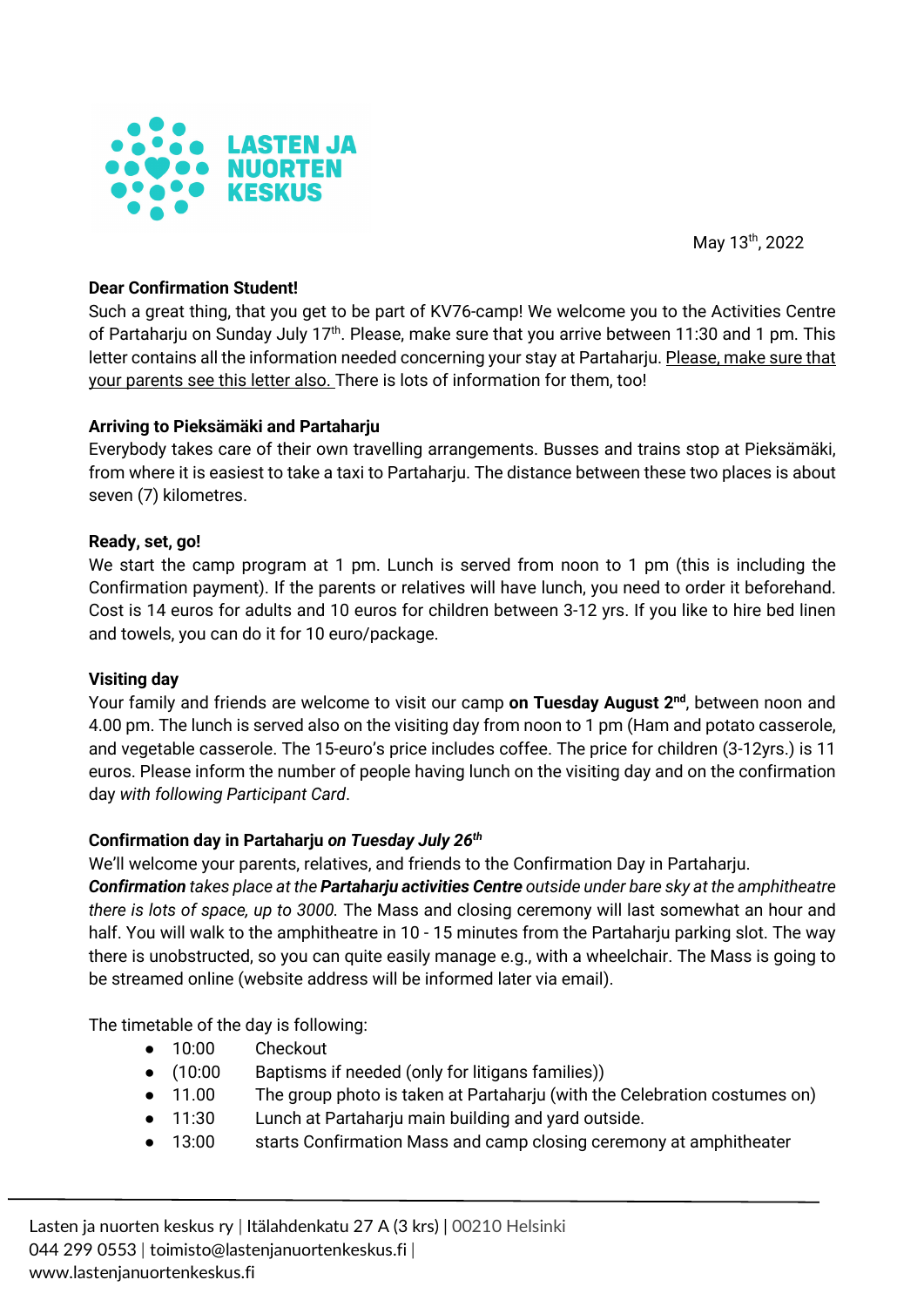Please notice that the lunch is served (15 /11 euros) also for your guests to enjoy (pike-perch soup). *Please let Partaharju staff know the amount of the guests and their food allergies and diets with a Participant Card.*

**At the Confirmation, you'll wear a white dress, an alb.** It reminds us of the white baptism dress, which we wore when baptised. The Alb is long, nearly to your ankles. It is also made from thin fabric. Knowing this, it would be a good idea to try to wear some sober colours under the alb. Please, choose the socks and shoes you're planning to wear carefully too. (High heels are not a very good option for walking on the sand road to the amphitheatre.)

When planning your baptism, your parents asked godparents to be the Christian guides for you. Your baptism goes together with your confirmation. In baptism your parents brought you before God and the pastor blessed you. Your confirmation has many similar elements to that. You can stand before God yourself, say the Creed and take a blessing. The blessing means that we pray for God's mercy, love, and kindness to your life now and in the future. Please ask one godparent or relative to bless you at the Confirmation together with the teachers.

# **The group photo's**

A Photographer will take a group photo of our camp members on the morning of the Confirmation Day in Partaharju. *You may claim the picture before and after confirmation in Partaharju for the price of 25 euros.* If you wish to have a picture from your YCV (Young Confirmed/Church Volunteer) ("biggies") or small group too, the prize is 30 euros, all three pictures are 35 euros. (The photographer can also take some portraits of you. She'll make a popup studio at Partaharju, and photos are taken after Mass. Filming and one file 60 euros and additional photo 20 euros. Registration beforehand katrievauhkonen@gmail.com or +358504009575.). You can pay with cash or card.

# **Our camp life**

I enclose a list of things that make your life at the camp easier (the last page of the Participant Card). Please consider what else you might need, of course the list is somewhat general. The most important things you'll need that are connected to the confirmation training are the Bible, the *New International version,* /**Good News Bible** or **Finnish Bible year 1992** (or some other language you prefer), a pen and a notebook. Please, remember to take with you the "Participant Card" and the paper that'll testify that you've taken part in your parish life during your confirmation training. Please answer within a week to following query of teaching language and Confie-book language **https://urly.fi/2BQF**

We spend a lot of our time outdoors doing different activities or just hanging out. Partaharju gives us a great setting for example playing football (soccer), Frisbee-golf etc. Comfortable and proper shoes (f. ex. trainers) and some rainwear can be good to take with. You can bring your mobile or tablet and your instrument with you. However, you cannot use them always during a shared program and notice that **your own things are your responsibility at camp. We don't have locked cupboards for you**. Please remember rules on the internet, especially sending photos into different programs. Some campers will not give permission to use their photos. In Partaharju, there are free wifi.



Lasten ja nuorten keskus ry | Itälahdenkatu 27 A (3 krs) | 00210 Helsinki 044 299 0553 | toimisto@lastenjanuortenkeskus.fi | www.lastenjanuortenkeskus.fi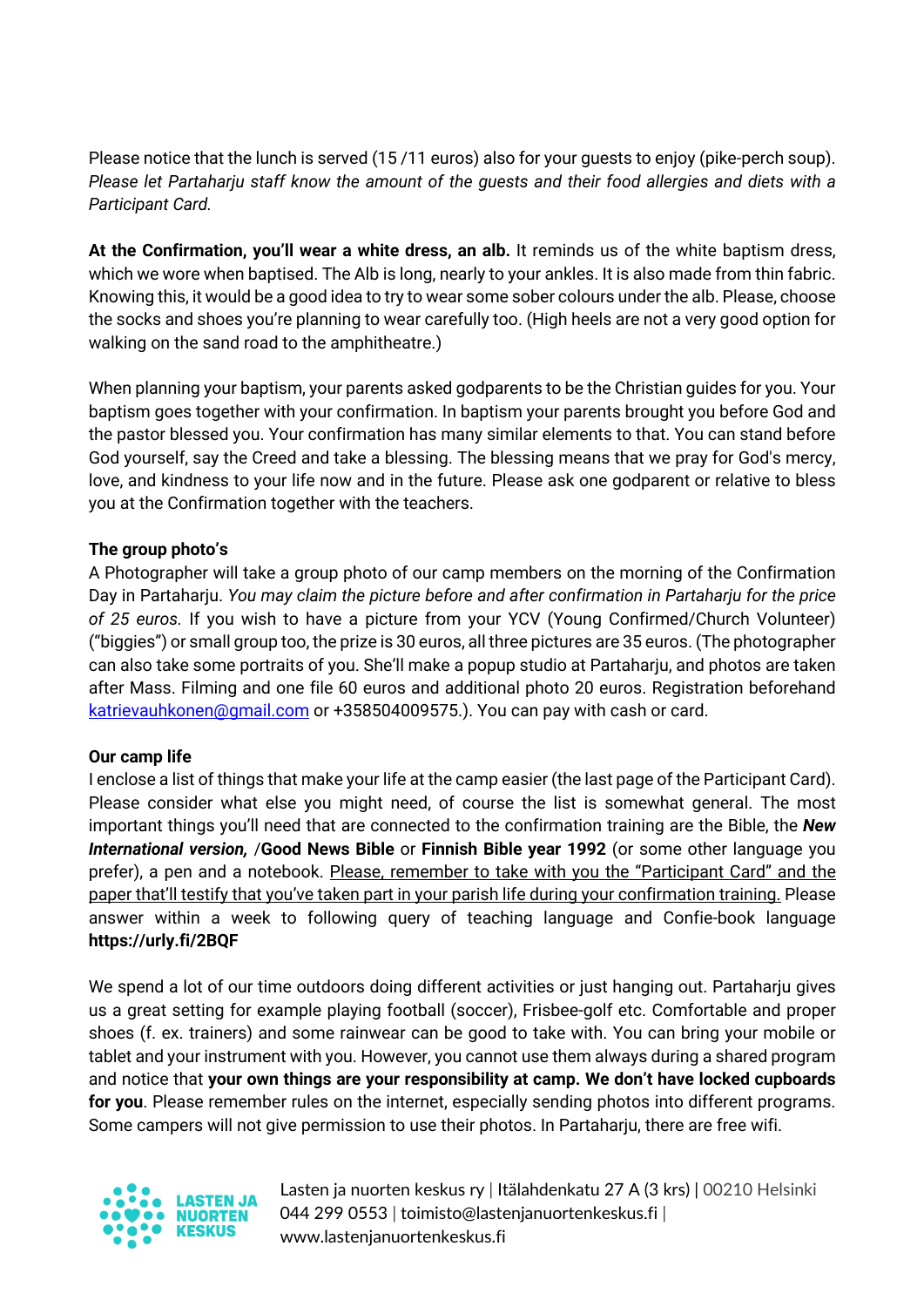

Alcohol and intoxicants are strictly forbidden. Buying cigarettes is forbidden in Finland when you're less than 18 years old, so our camp is smoke free. Also snuff and electronic cigarettes are forbidden. If you know that it will be difficult for you to be without smoking, please contact me and your parents beforehand and discuss how you will deal with the issue during the camp (e.g., take care of starting nicotine replacement therapy in time before the camp). Energy Drinks are also not allowed.

# **Allergies, diets, and medicine**

Please let Partaharju staff know about your food allergies and diets Fulfil this form latest 30.6.2022 **https://urly.fi/2BQI** Your allergies, illnesses and medications are asked for in the Participant Card. Please, write them down carefully. We collect the forms when you arrive at the camp. All the information given by you is confidential.

Make sure that you've got your personal medication (also painkillers and allergy medicine) with you. In case you'd need to visit Pieksämäki health clinic, please take your health insurance card (SII card, "sairausvakuutuskortti") with you. If you live in an EU-area, it's good to have your European Health Insurance Card, EHIC with you. We've insured you in case of accidents at the camp.

# **Post**

Your family and friends can send you 'snail mail' to:

Name of the camp member /Kv76 Partaharjukeskus Partaharjuntie 361 76280 Pieksämäki FINLAND

# **Reppukahvio**

Sweets, ice cream, soft drinks, postcards, stamps, song books etc. are available in Partaharju Reppukahvio. They accept both cash and cards.

# **Our Camp**

The teachers of the camp are Rev, Primary school teacher Essi Rantapää behalf of Lasten ja nuorten keskus ry Youth Ministry, Sosionomy Maria Pohjola, theology student Aurora Nieminen and one teacher, music teacher Jan Dekker and Petro Pitkänen and the ancillary teachers Ellen Heikkinen, Jason Surakka and Ida Laukkarinen. There are also 13 "biggies" YCV (Young Confirmed/Church Volunteer) ("isonen"). And there will be 74 Confirmation Students taking part. One of the greatest things about our camp is that you guys come from all over the world!

# **Homework's**

*Some of you haven't returned all the homeworks given. Do your homeworks into the Moodle as soon as possible, latest July 10th. If you have problems with it, email Elise Kyttä right away (elise.kytta@lastenjanuortenkeskus.fi)!*